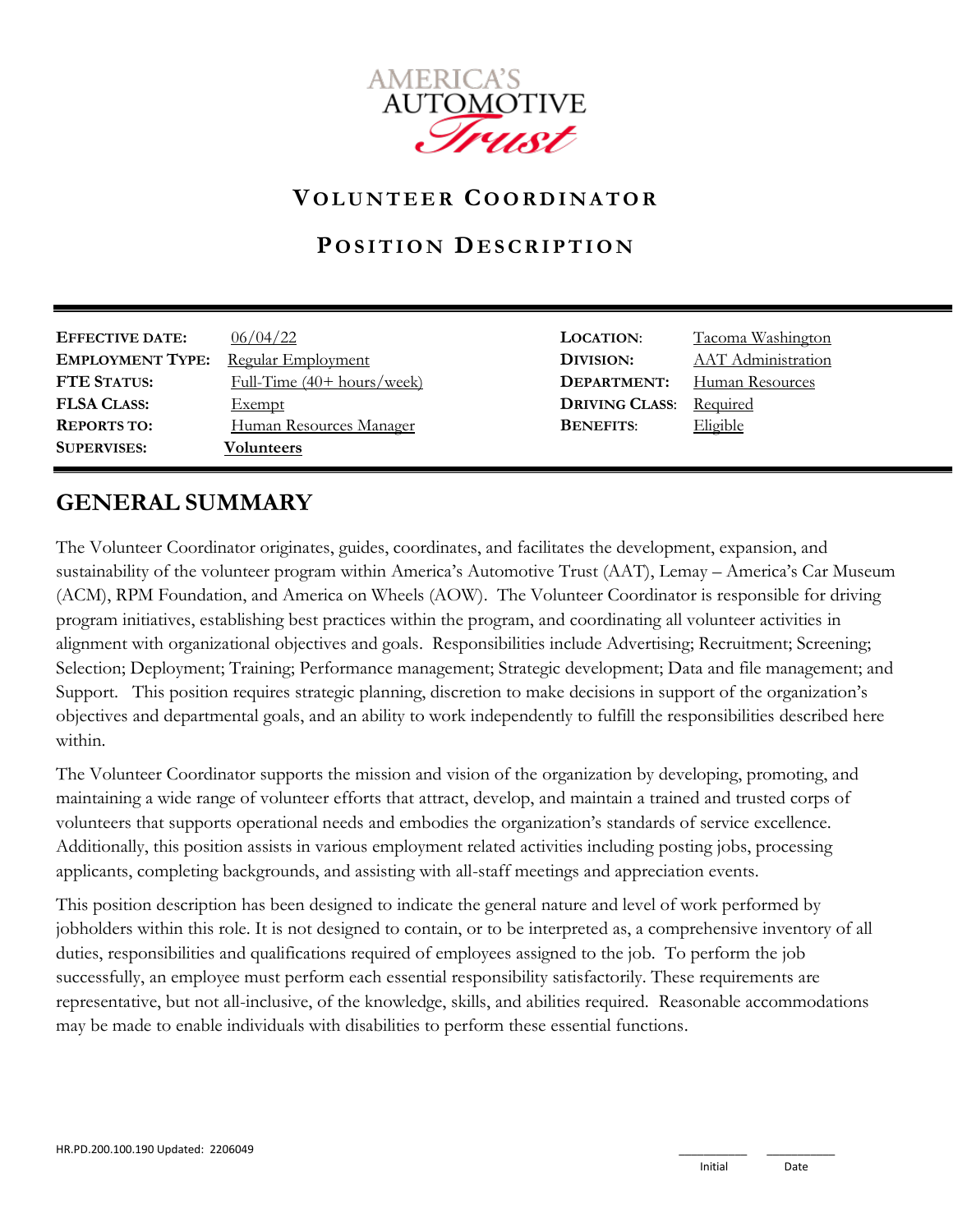# **PRIMARY OBJECTIVES:**

- 1. Maintain and grow a vibrant volunteer program by ensuring volunteer satisfaction, organizational coverage of needs, minimization of liability, and overall sustainability;
- 2. Attract a diverse volunteer pool that supports the organization's needs, utilizing a broad recruitment strategy;
- 3. Provide the training and guidance needed for volunteers and staff to successfully work together to fulfill organizational goals;
- 4. Ensure integrity, accuracy of volunteer records, and extraction of reports;
- 5. Supports all staffing efforts within the Human Resources Department.

## **MAJOR RESPONSIBILITIES:**

- 1. Strategic development and refinement of the organization's volunteer program;
- 2. Recruit, select, screen, train, and deploy volunteers in alignment with organizational requirements, needs and objectives;
- 3. Orient, develop, and support a professional cadre of volunteers, sufficient in number to meet the fluctuating needs of the organization;
- 4. Oversee all elements of volunteer performance management and recognition to maintain morale, motivation, and excellence in client and customer service;
- 5. Ensure all volunteer data is managed appropriately, including data collection, data entry, reports, and file management;
- 6. Assist in various employment aspects of the Human Resources Department including posting jobs, processing applicants, completing backgrounds, and assisting with all-staff meetings and appreciation events.

# **QUALIFICATIONS:**

The incumbent for this position must be 21 years of age and possess an Associate Degree in Business Administration, Human Resources, Education, or Museum Studies (other degrees may be considered based upon relevance), and 2-years' relevant volunteer management or project/program coordination experience. Additional relevant education or experience managing volunteers or project/program coordination may substitute year for year for the education or experience requisite respectively. Experience in a museum or entertainment industry is highly desired.

#### **Additional requirements include:**

- 1. Completion of an extensive criminal history and background check with satisfactory results;
- 2. An ability and willingness to maintain a flexible schedule, including evenings and weekends as needed;
- 3. A valid U.S. Driver's License and ability to drive personal vehicle for business purposes;
- 4. Proficient in the use of MS Word, Excel, PowerPoint, Outlook, Web browsers, and database management;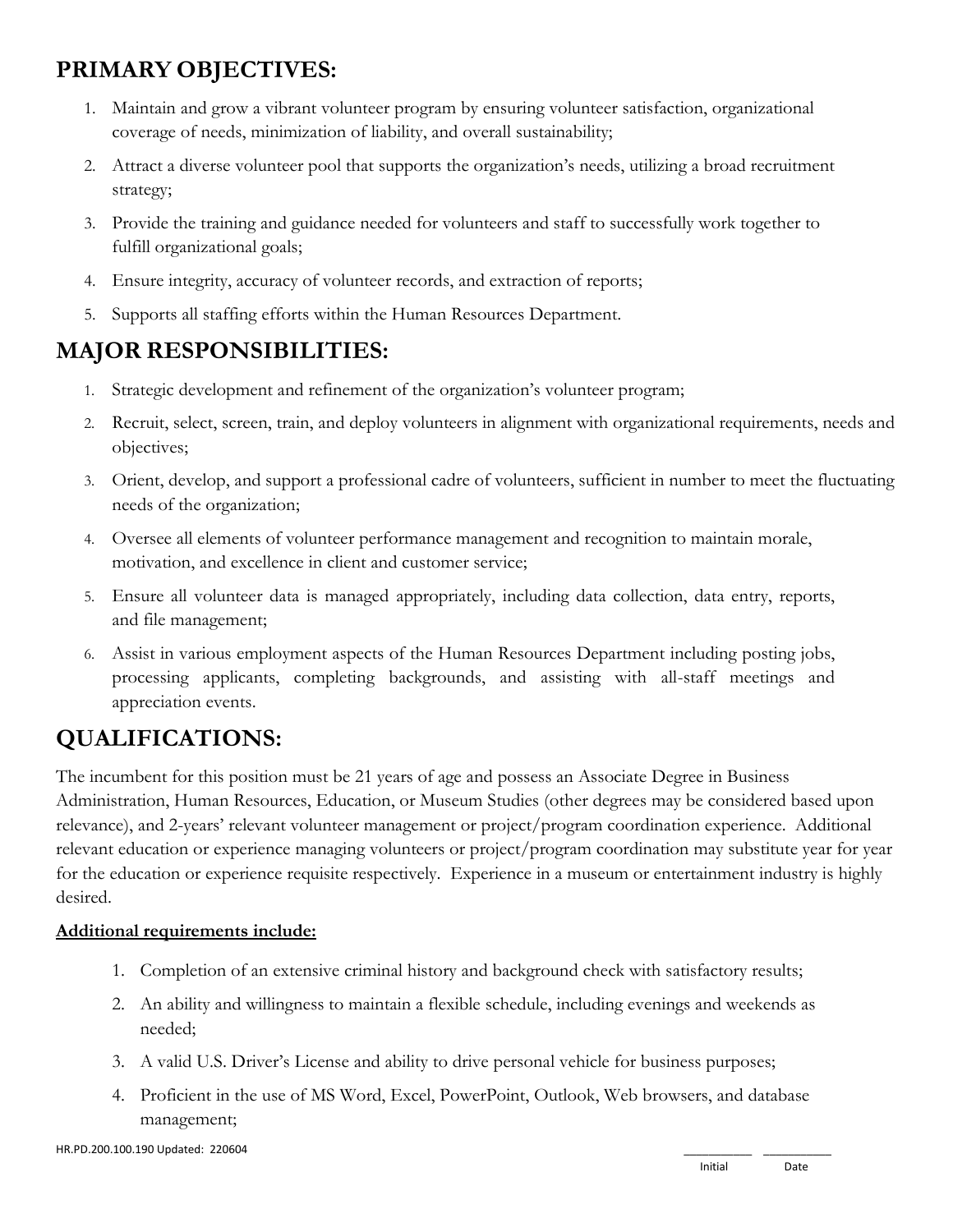- 5. Knowledge and experience using a relational database and printing reports;
- 6. Experience with, and knowledge of the principles and best-practices of volunteer management including promoting organizational values, upholding non-discriminatory practices, volunteer recruiting, screening, development, supervision, relations, recognition, and retention;
- 7. Professional communication skills including interpersonal, verbal, non-verbal, formal presentation, and written communications;
- 8. Effective project management skills, attention to detail, and ability to drive projects toward successful completion;
- 9. Demonstrated success developing new systems/processes that incorporate needs of multiple stakeholders;
- 10. An understanding of various stakeholders' needs (volunteers', managers', customers', donors', and organizations') and the ability to motivate and inspire excellence among the volunteers and supervisors;
- 11. Knowledgeable of the theories of learning and motivation and experienced in developing, implementing, and delivering training and instructional material for the purposes of achieving organizational objectives;
- 12. An ability to deal with information in a confidential manner and respond with sensitivity to the needs and opinions of others;
- 13. Effective negotiation and conflict resolution skills;
- 14. A sensitivity and ability to professionally interact with a diverse range of people of all ages, socio-economic groups, and personality types;
- 15. Excellent organizational and administrative skills and the ability to manage a wide range of tasks with competing timelines and interests;
- 16. The skill and ability to work independently while maintaining a team-oriented approach, open communication, and a positive, professional attitude.

### **RESPONSIBILITIES:**

- 1. Implement recruitment and deployment practices that ensures the creation and maintenance of a volunteer pool of sufficient size to meet the organization's fluctuating volunteer needs;
- 2. Receive, screen, and acknowledge receipt of all volunteer applications;
- 3. Conduct initial interviews with volunteer applicants to assess for fit and possible placement within the museum;
- 4. Conduct background checks on all volunteer applicants who have been selected to volunteer and determines the appropriate background investigation tools to be employed based upon the individual volunteer applicant's position, responsibility, and access to confidential material and/or vulnerable populations;
- 5. Respond to departmental volunteer requisition requests and coordinates placement and scheduling of volunteers for all departments, special events, and various affiliate needs;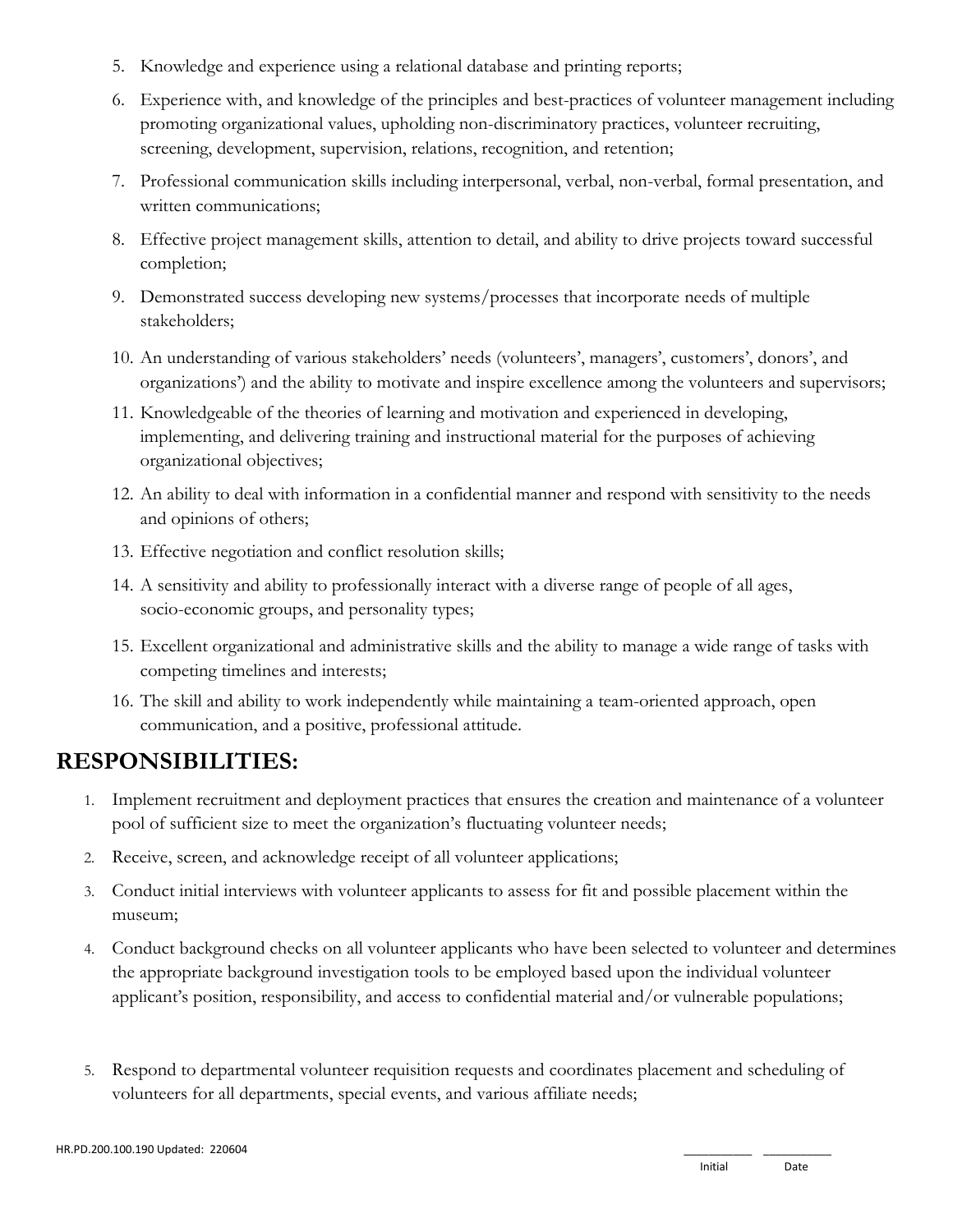- 6. Work collaboratively with the Marketing & Communications Department to develop a recruitment and communications plan based on the brand and program needs to attract a diverse group of volunteers with a broad range of skills and interests that meet organizational needs;
- 7. Host and/or attends recruiting events within the community to attract qualified volunteer candidates, grow and strengthen the volunteer community network;
- 8. Coordinate and facilitates volunteer orientations, to include history, vision, organizational structure, expectations for volunteers, code of conduct, dress code, volunteer system overview, scheduling, and customer focused standards of excellence;
- 9. Maintain and distributes volunteer policies, procedures, and Volunteer Handbooks to volunteers and secures a signed acknowledgement form for records retention;
- 10. Conduct initial facilities tour with volunteers, either as part of the orientation, or individually, as appropriate;
- 11. Coordinate or assists managers in developing specific volunteer training programs or modules as needed;
- 12. Oversee volunteer communication, notification, and feedback through such avenues as organizational meetings, suggestion programs, volunteer satisfaction surveys, weekly newsletters, volunteer focus groups, one-on-one meetings, emails, and private volunteer webpage updates;
- 13. Create opportunities for learning and socialization on a quarterly basis in the form of potlucks, tours of private collections and relevant businesses, and area cultural organizations, as appropriate;
- 14. Coordinate, and facilitates ongoing volunteer recognition as well as the annual volunteer recognition events;
- 15. Train managers and leads who supervise volunteers in performance management techniques to facilitate open communication, management and volunteer satisfaction, and excellence in customer service;
- 16. Function as a mediator or facilitator when communications between volunteer and supervisor have reached an impasse in order to assist in restoring healthy communication and a productive working relationship;
- 17. Monitor the implementation and outcomes of all volunteer performance improvement plans;
- 18. Review, guide, and approve management recommendations for volunteer terminations when needed;
- 19. Proactively keep Human Resources Manager informed of all significant performance management issues and concerns, preferably prior to escalation or implementation of corrective action measures;
- 20. Provide ongoing support and guidance for volunteers;
- 21. Coordinate with HR Manager in developing and overseeing an annual budget for the volunteer program;
- 22. Participate in the National Volunteer Week Reciprocal Admission program for the Puget Sound Region;
- 23. Evaluate all aspects of the volunteer program to ensure effectiveness and to recommend/implement changes as appropriate;

#### **Data Management**

- 1. Enter and maintain all active volunteer data into the Altru Database;
- 2. Maintain records of volunteer hours and reports quarterly statistics, including hours served by individual volunteers, number of volunteers, and total number of volunteers and hours contributed organization wide and statistical data on new and terminated volunteers;